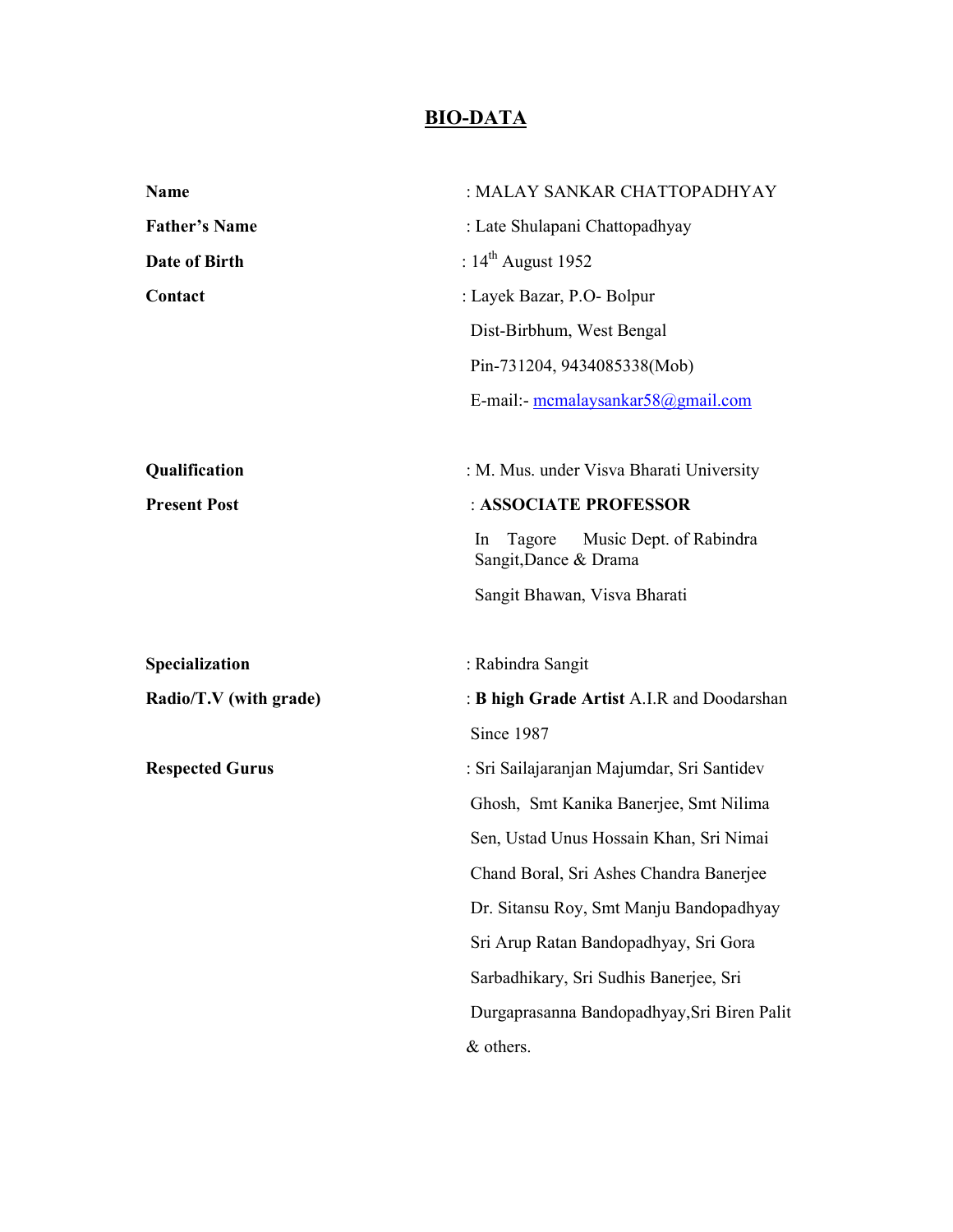| <b>Teaching Experience</b>     | 1. Ramkrishna Sangit Mahavidyalaya (Part time)<br>from 1980 to 1992.                                           |
|--------------------------------|----------------------------------------------------------------------------------------------------------------|
|                                | 2. Padmaja College of Music, Burdwan, (Part<br>time) from 1989 to 1992.                                        |
|                                | 3. Sangit Bhavana, Visva Bharati, (fulltime) from<br>1992 to till date.                                        |
|                                |                                                                                                                |
| <b>Seminar (International)</b> | : Attended the International Seminar organized                                                                 |
|                                | By Burdwan University (Dept. of Environmental                                                                  |
|                                | Science) for arranging a Cultural programme $\&$                                                               |
|                                | Delivered a Lecture (Feb 2010).                                                                                |
| <b>Seminar (National)</b>      | : 1. Invited for Lecture Demonstration by Govt.                                                                |
|                                | Of Assam Guahati Rabindra Bhabana in 1987                                                                      |
|                                | 2. Attended National Seminar at Joypur                                                                         |
|                                | (Rajasthan) organized by Indian Music<br>Congress & West Zone Cultural Centre on 18 <sup>th</sup><br>Sep 1992. |
|                                | 3. Attended National Seminar on the Concept of                                                                 |
|                                | Reality in arts & science Dept of Physics, Visva                                                               |
|                                | <b>Bharati</b> , March $10^{th}$ -20 <sup>th</sup> 1998.                                                       |
|                                | 4. Invited for Lecture Demonstration of faculty                                                                |
|                                | of performing arts of Varanasi Hindu<br>University on $19th$ july 2001.                                        |
|                                | 5. Attended National Seminar on Lord Buddha                                                                    |
|                                | And his universe, Dept. of I.I.A.S(All India                                                                   |
|                                | Advance Studies) Shimla, Himachal Pradesh                                                                      |
|                                | University March 29 <sup>th</sup> -30 <sup>th</sup> 2007.                                                      |
| Workshop                       | :1. Conducted workshop at Agartala, Tripura                                                                    |
|                                | Invited by 'Rabi Anurag' cultural organization                                                                 |
|                                | 2000.                                                                                                          |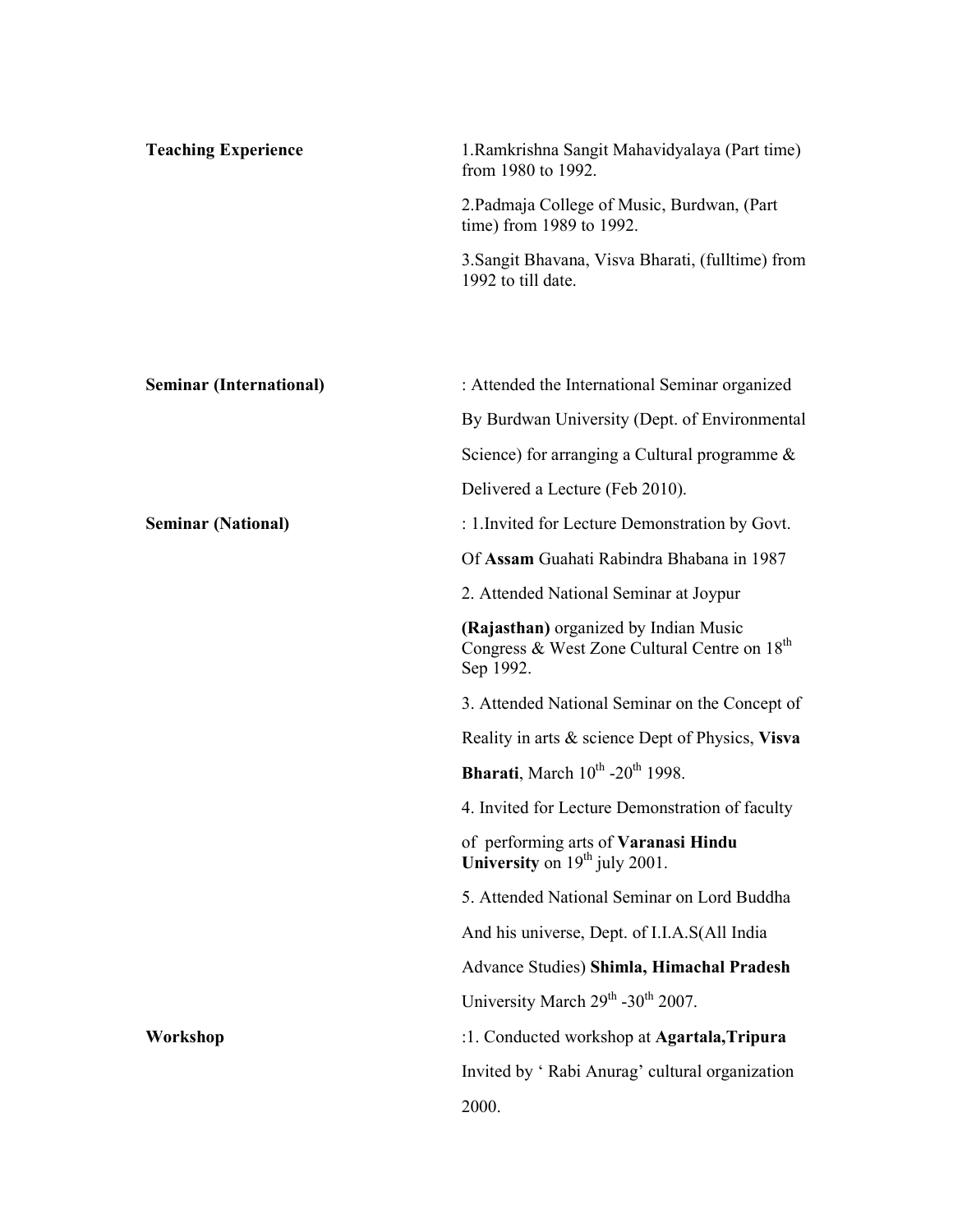2. Attended workshop at Sangit Bhawan, Visva Bharati Guru Sisya Parampara for Ustad Alludin Khan Memorial Trust August 2002. 3. Conducted workshop at Sangit Research Academy (SRA) **Kolkata,** organized by Dakshini Sangit Sammilani Sep 2005.

 4. Acted Chief Guest and felicitated by India Club, **Digboy Assam** for Rabindra Jayanti July 2006.

5. Acted Judge in Prativa Utsava at Eastern

Zonal Cultural Centre **(EZCC) Calcutta** Ministry of Culture Govt of India 13<sup>th</sup> oct 2009.

6. Acted Judge to assess the performance of

Choral group competition under Akasbani

Annual Awards 30.12.2008.

 7. Performed Rabindra sangit in so many places of India.

8. Performed as an Artist in Santiniketan

Ashramik Sangha (Kolkata) from 1982 to 1998.

9. Attended national T.V programme

Countrywide class(room) organized by

St. Xavier's College Calcutta in 1991.

10. Attended prestigious programme arranged by

 Sisir Kumar Institute, Bagbazar Street Kolkata 2004.

 11. Conducted Programme at National Library Kolkata invited by director of National Library 2005.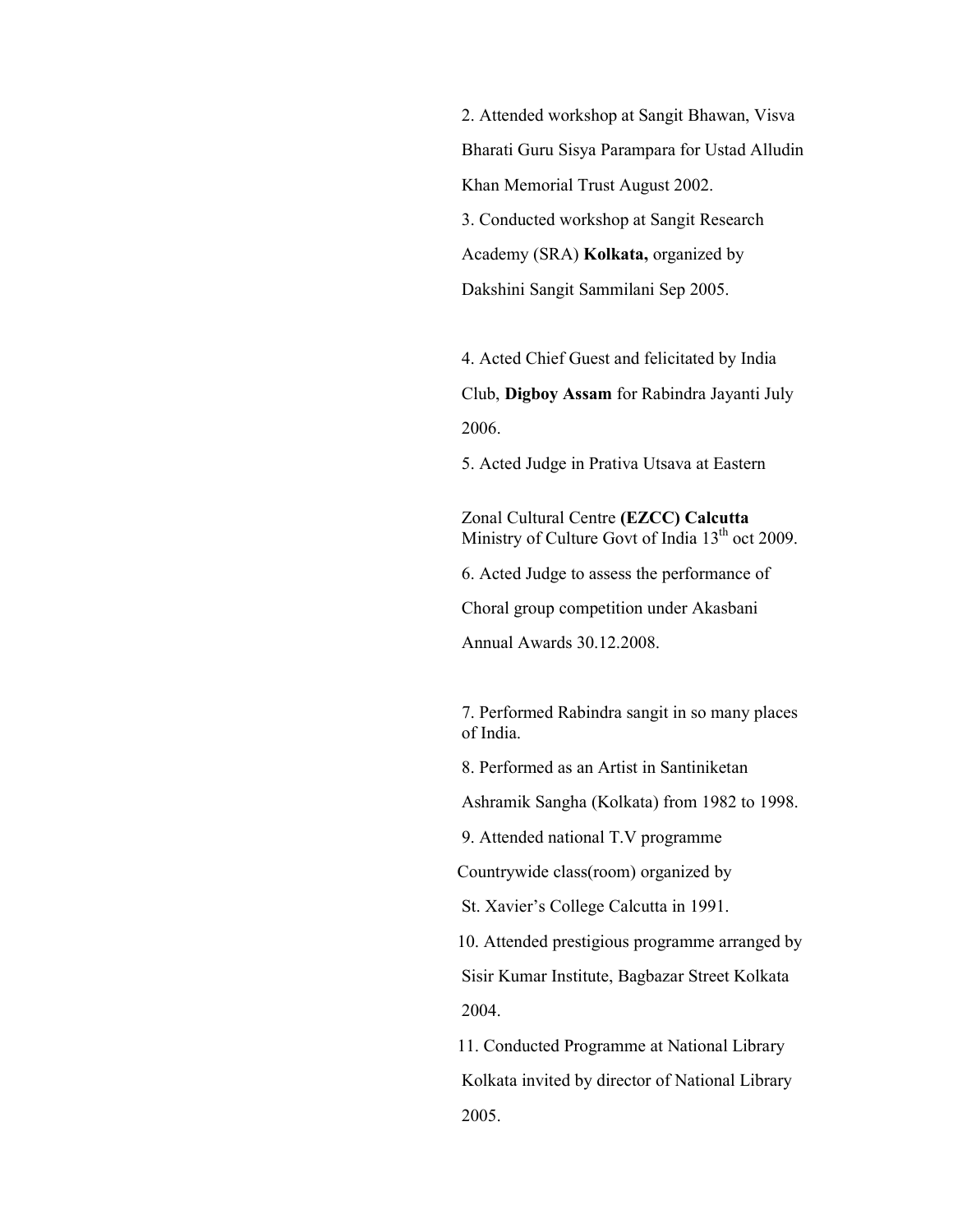|                                                   | 12. Attended a programme with Visva Bharati             |
|---------------------------------------------------|---------------------------------------------------------|
|                                                   | Team at Balayogi Auditorium invited by                  |
|                                                   | Hon'ble Prime Minister Dr. Monmohan Singh               |
|                                                   | $7th$ Dec 2005.                                         |
|                                                   | 13. Attended a programme with Visva Bharati             |
|                                                   | Team at Kalibari New Delhi on 8 <sup>th</sup> Dec 2005. |
|                                                   | 14. Attended two programme with Visva Bharati           |
|                                                   | Team at Parliament House, New Delhi                     |
|                                                   | On 10 to 12 Dec 1996.                                   |
|                                                   | 15. Performed Rabindrasangit in so many                 |
|                                                   | places of India and Bangladesh                          |
|                                                   | 16. Attended programme at Rastrapati Bhavan             |
|                                                   | (New Delhi) with Visva-Bharati team on January<br>2014  |
| <b>Participation in Academy and</b>               | : 1. Member of B.O.S Dept. of Rabindra Sangit,          |
| <b>Other Committees</b>                           | Dance & Drama Sangit Bhawan, Visva Bharati              |
|                                                   | 2. Former member of Indian Music Congress.              |
| Any Other Highlight                               | :1) 'C' certificate holder from N.C.C, Ex Senior        |
|                                                   | Under officer of senior division N.C.C.                 |
|                                                   | Completed more than five annual training from           |
|                                                   | Senior division on N.C.C.                               |
|                                                   | 2) I.C.C.R empanelled (Rabindrasangit Solo)             |
|                                                   | F No. EMP/57/ME-94/2008-09                              |
| <b>Published C.D of Rabindra</b><br><b>Sangit</b> | : 1. He mor debota, from Music2000<br>No MCD/RS/09/08   |
|                                                   |                                                         |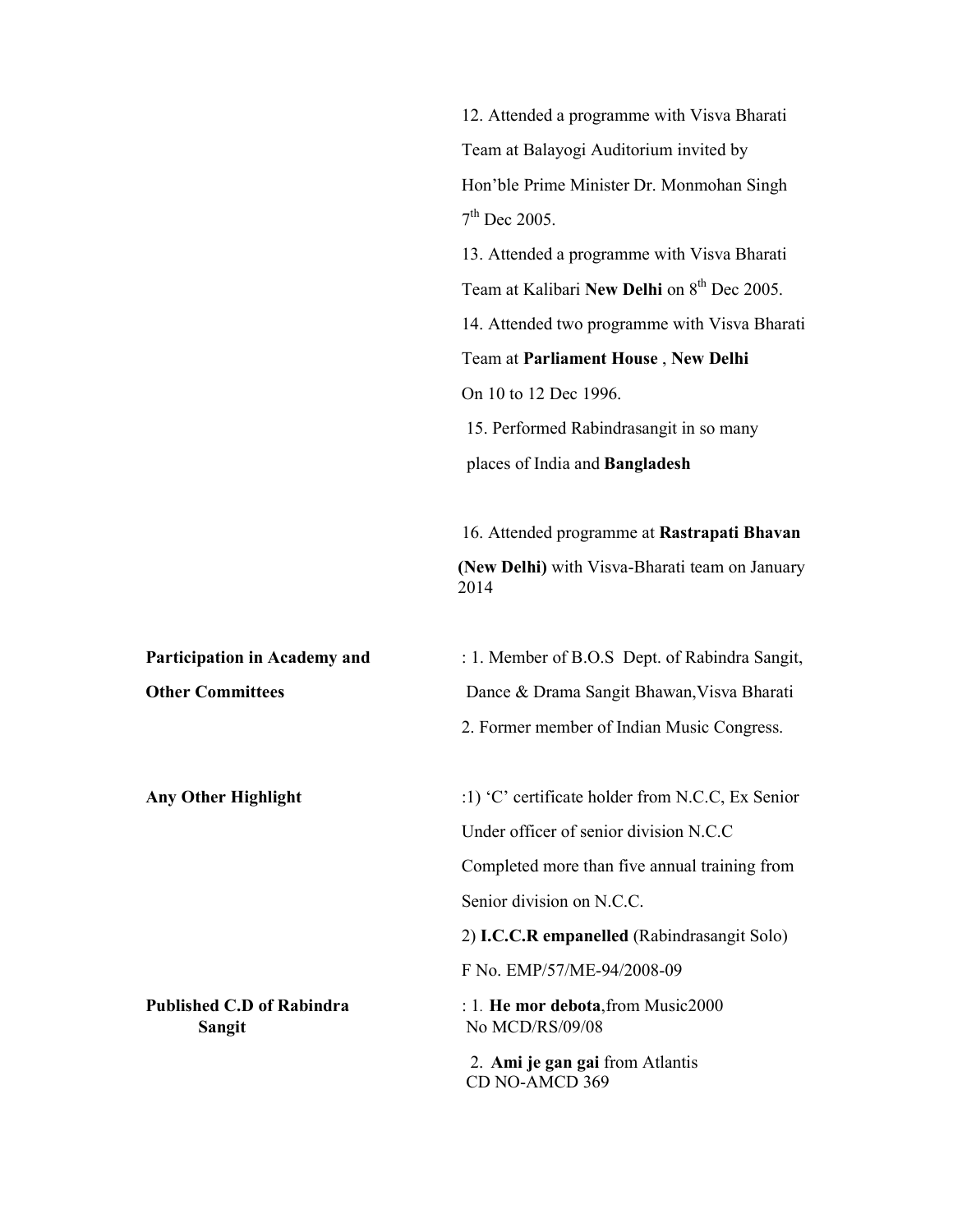3. **Paran sakha**, from Ananyo Music CD NO-CD/ANAM 5302

4. **Nandana Akashe**,from Ananyo

Music, CD/ANAM 5313

 5. Live recording CD of Rabindra sangit from Sangit Research Academy organized by Dakshini Sangit Sammilani, Kolkata

 6. **Premanande Rakho** From Music 2000, RS/CD/M-126/10

 7. **Audio Gitabitan**, from Music 2000, RS/DVD-001/10

| <b>List of Publication</b> | : 1. Publication Journal 'Ekolobya'<br>Title- 'Rabindranath er gaan, santiniketan o<br>sangit bhavana.<br>Date of publication June 2007 |
|----------------------------|-----------------------------------------------------------------------------------------------------------------------------------------|
|                            | 2. Title- 'Prasanga Rabindrasangit'<br>Journal- 'Sagnik Sanaskriti Chakra'<br>Date of publication Feb. 2006                             |
|                            | 3. Title- 'Prasanga Rabindrasangit'<br>Journal- 'Opabrito (Dos Diner Sambadpatra)<br>Date of publication Jan. 2006                      |
|                            | 4. Title- 'Rabindranath er gaan o santiniketan'<br>Journal- 'Ekolobya'<br>Date of publication Aug. 2009                                 |

## **List of some notable cultural events/programme**

1.Performed Rabindranath Tagore's 'Bhanusingher Padabali', 'Chitrangada', and 'Rituranga' on  $7<sup>th</sup>$ ,  $8<sup>th</sup>$ , and  $9<sup>th</sup>$  April 2011 in the Bahurupi-National Festival in Rangayayana Auditorium, Mysore (Karnataka).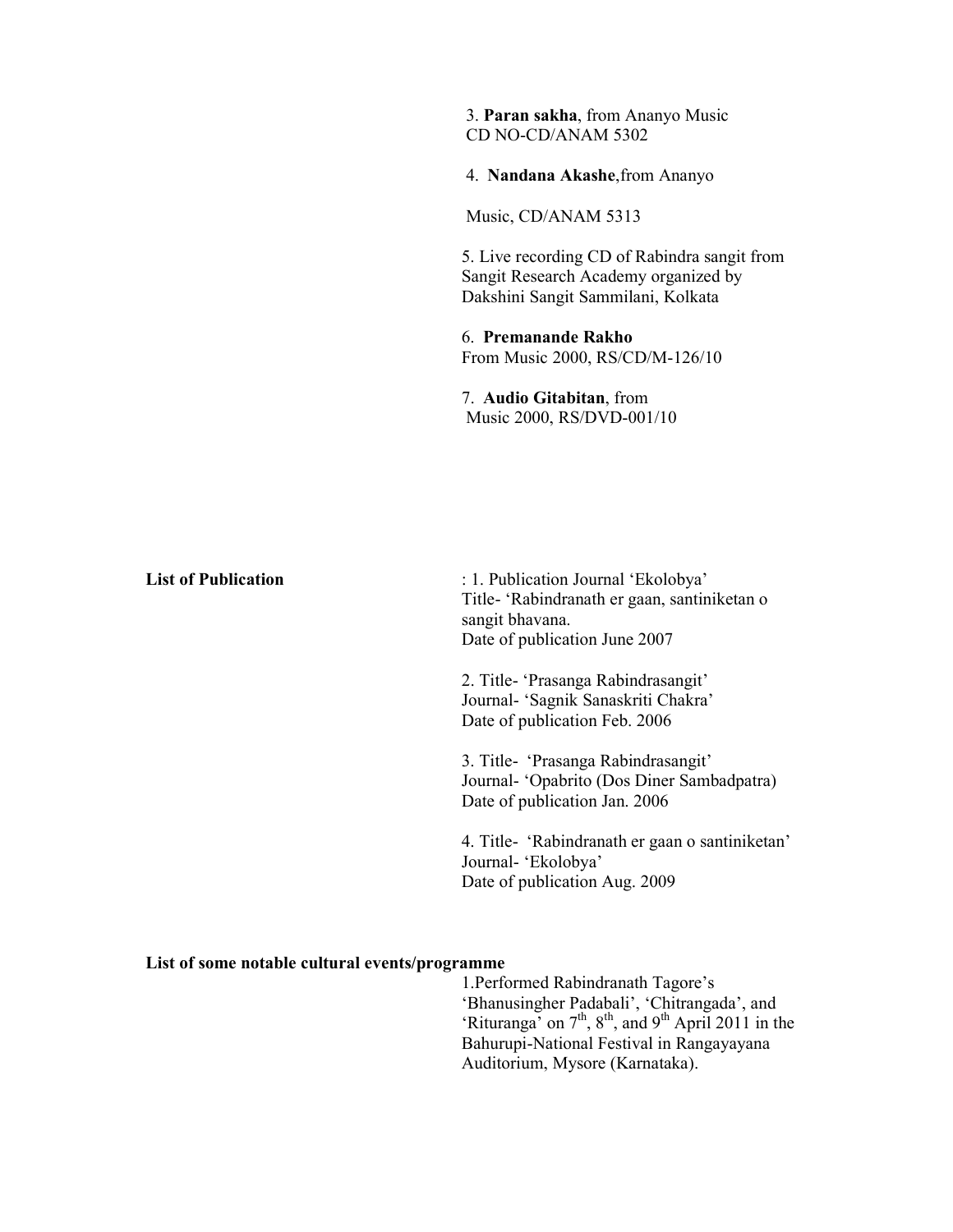2. Performed Rabindranath Tagore's Dance Drama 'Chitrangada' on 2nd August 2011 in Chandigarh on the invitation of Tagore Theatre, Govt. of Chandigarh.

3. Performed Rabindranath Tagore's Dance Drama 'Mayar Khela' on 24<sup>th</sup> August 2011 in Kalamandir Auditorium, Kolkata, organized by 'Dakhini', a reputed and well known institute of Rabindra Sangit.

4. Performed a cultural programme on  $31<sup>st</sup>$ October, 2011 at the Purana Quila, New Delhi, jointly organized by Delhi International Arts Festival and Indian Council of Cultural Relations.

5. On the occasion of the visit of our Excellency Smt. Prativa Patil, the Honourable President of India and the visitor of Visva Bharati as well, Sangit Bhavana presented a cultural programme before her Excellency on 29<sup>th</sup> November 2011 at Uttarayan Complex, Santiniketan.

6.Performed Rabindranath Tagore's Dance Drama 'Chitrangada' on 31<sup>st</sup> December 2011 at Dhaka(Bangladesh) organized by 'Surer Dhara', a well known cultural forum of Dhaka(Bangladesh).

7. Performed Rabindranath Tagore's Dance Drama 'Chandalika' on  $14<sup>th</sup>$  December 2012 at CMERI Durgapur.

8. Performed 'Basanta Bandana' and Rabindranath Tagore's 'Mayar Khela' on the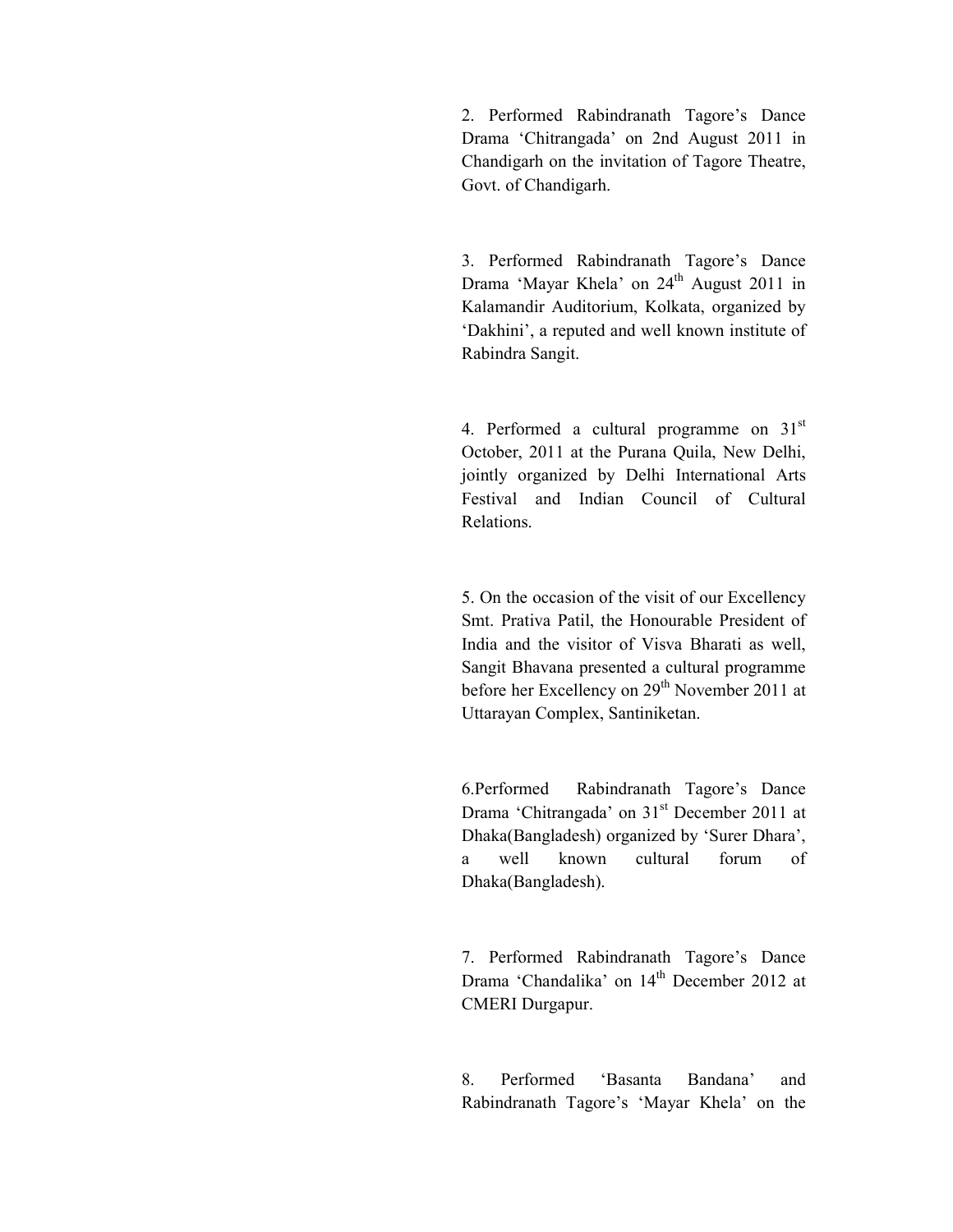occasion of Vasanta Utsava, Visva Bharati, organized by Karmi Parisad, Visva Bharati, Santiniketan on 7-8 March 2012.

9. 'Satabarshe Song Offerings' organized by Rabindra Bhavana and Sangit Bhavana at Lipika Auditorium on 07/07/2012.

10. On the occasion of Centenary celebration of the Award of Noble Prize to Rabindranath Tagore: The Curtain raiser His Excellency Shri Pranab Mukherjee, Honourable President of India and Pradhan of Visva Bharati, Honourable Governor of West Bengal Sri M.K. Narayanan organized by Visva Bharati, Santiniketan and Institute of Chinese Studies, Delhi at Udayan Uttarayan Complex, Visva Bharati, Santiniketan on 19.12.2012.

 11. Participated in the programme of the genesis of Tagore Centre of Natural Science Lecture delivered by respected upacharya Prof. Sushanta Dutta Gupta along with Tagore-Song and Dance performed by Sangit Bhavana organized by TCNSP, Kolkata at Bose Institute Kolkata on 19<sup>th</sup> June 2013.

 12. Participated in the programme of Lecture on 'Tagore Model of Holistic Education' delivered by respected Upacharya Prof. Sushanta Dutta Gupta along with Tagore Songs and Dance at Bose Institute Kolkata on 26.11.2012 on the occasion of 128<sup>th</sup> Birth Day Celebration of Prof. D.M.Bose, Jointly organized by CSIR, and Sangit Bhavana, Visva Bharati.

13. Participation in the programme addressing Honourable Governor on occasion of 100years of Nobel Prize celebration organized by Visva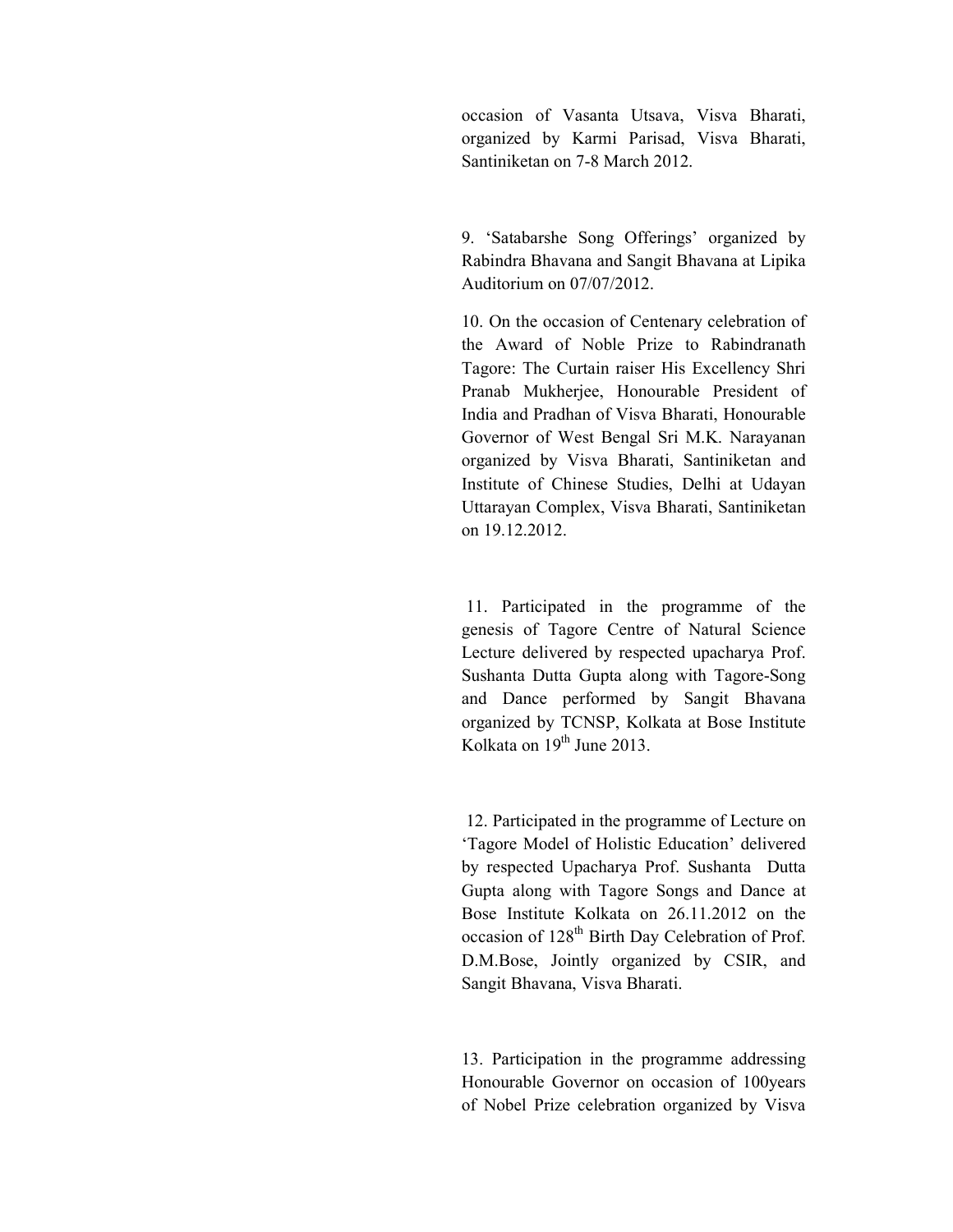Bharati, Santiniketan on  $28<sup>th</sup>$  june 2013 at Lipika, Visva Bharati.

14. Participated in the programme of Lecture on 'Asia's First Nobel and Santiniketan Seasons through A Few Song Offerings' delivered by respected upacharya Prof. Sushanta Dutta Gupta along with Tgore Songs and Dance Performed by Sangit Bhavana organized by NASI, Allahabad on 25 july 2013.

15. Participated in the programme of Lecture on 'Tagore Model of Holistic Education from Grassroot to the Higgs-Boson' delivered by Respected Upacharya Prof. Sushanta Dutta Gupta along with Tagore Song and Dance performed by Sangit Bhavana, organized by Tagore Public School, Allahabad on  $26<sup>th</sup>$  july 2013.

16. Participated in the programme of Lecture on 'Asia's First Nobel........And A Few Song Offerings from Gitanjali' delivered by Respected Upacharya Prof. Sushanta Dutta Gupta along with Tagore Song and Dance performed by Sangit Bhavana, organized by C.N.R. Rao Education Foundation, Indian Institute of Science, Jawaharlal Nehru Centre For Advanced Scientific Research on 21<sup>st</sup> September 2013.

 17.Participated in the programme of Lecture on 'Rabindranather Siksha, Bijnyan o Poribesh Chinta' delivered by Respected Upacharya Prof. Sushanta Dutta Gupta along with Tagore Song on 11<sup>th</sup> September 2013 organized by Granthan Vivag, Kolkata and Sangit Bhavana, Visva Bharati, Santiniketan.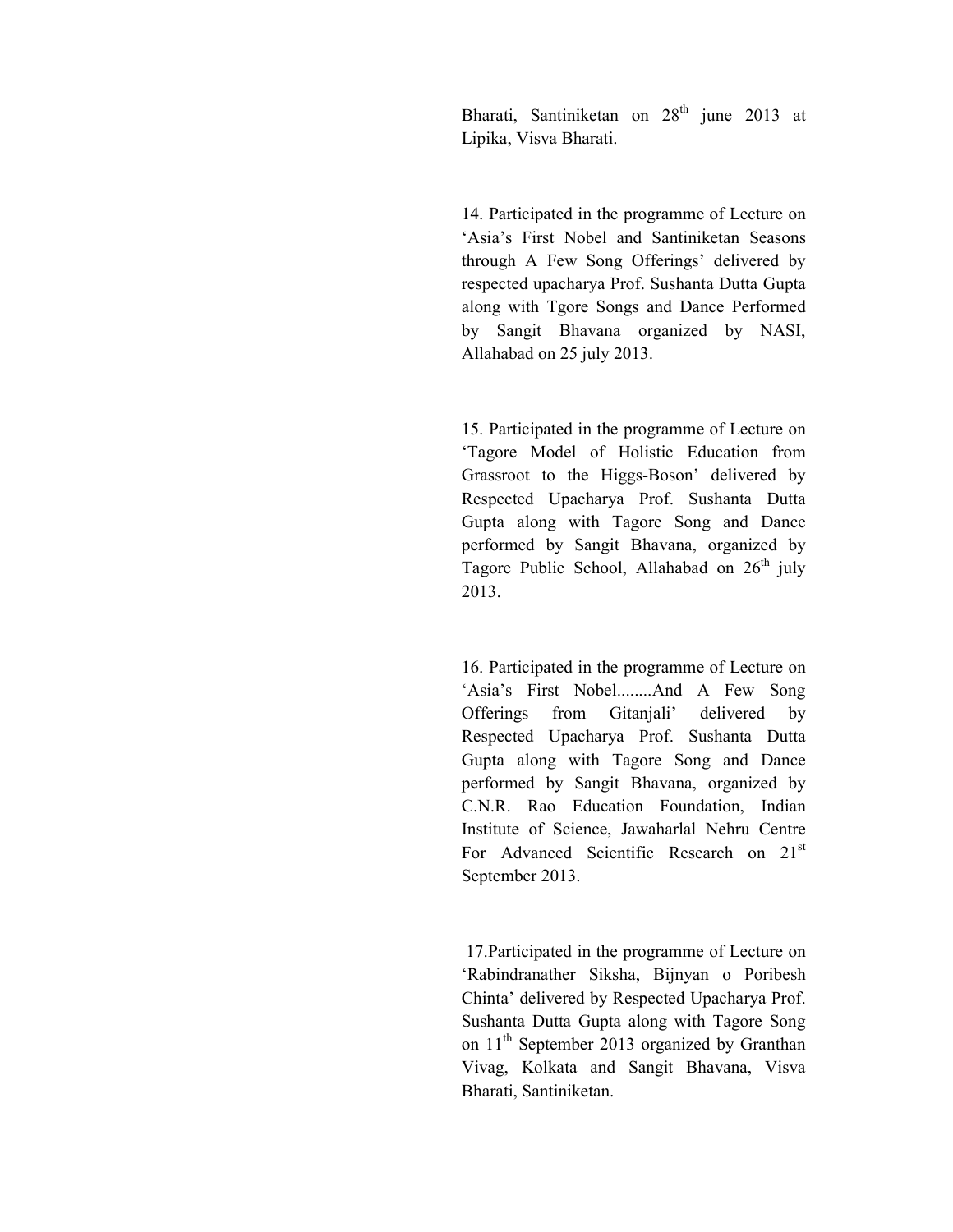18. On the occasion of the visit of his Excellency Shri Pranab Mukherjee, the Honourable President of India and the Visitor of Visva Bharati as well as Programme of Lecture on 'Asia's First Nobel-and –a few 'Song Offerings from 'Gitanjali', delivered by Respected Upacharya Prof. Sushanta Dutta Gupta along with Tagore Song and Dance organized by Sangit Bhavana on 11<sup>th</sup> October 2013 at Lipika Auditorium, Visva Bharati, Santiniketan.

19. Participated in the programme of Lecture on 'Tagore's Model of Holistic Education' delivered by respected Upacharya Prof. Sushanta Dutta Gupta along with Tagore Song and Dance performed by Sangit Bhabana at Natyagarh on 18<sup>th</sup> February 2013.

20.Participated in the programme of Lecture on'Tagore's Model of Holistic Education' delivered by respected Upacharya Prof. Sushanta Dutta Gupta along with Tagore Song and Dance performed by Sangit Bhabana organized by 'Alkatan, EZCC' Kolkata on 6<sup>th</sup> January 2013

## **List of Felicitations**

- 1. Felicitations from 'Rabi Anuraag', Agartala, Tripura on 16/09/2000.
- 2. Felicitations from 'BHU Faculty of Performing Art', Banaras, on 19/07/2001.
- 3. Felicitations from 'India Club' Digboy, Assam in 2006.
- 4. Felicitations from 'Radhabinod Sangit Sammelan' Gitanjali, Bolpur in 2010.
- 5. Felicitations from 'Sanskriti Bolpur' in 2012.